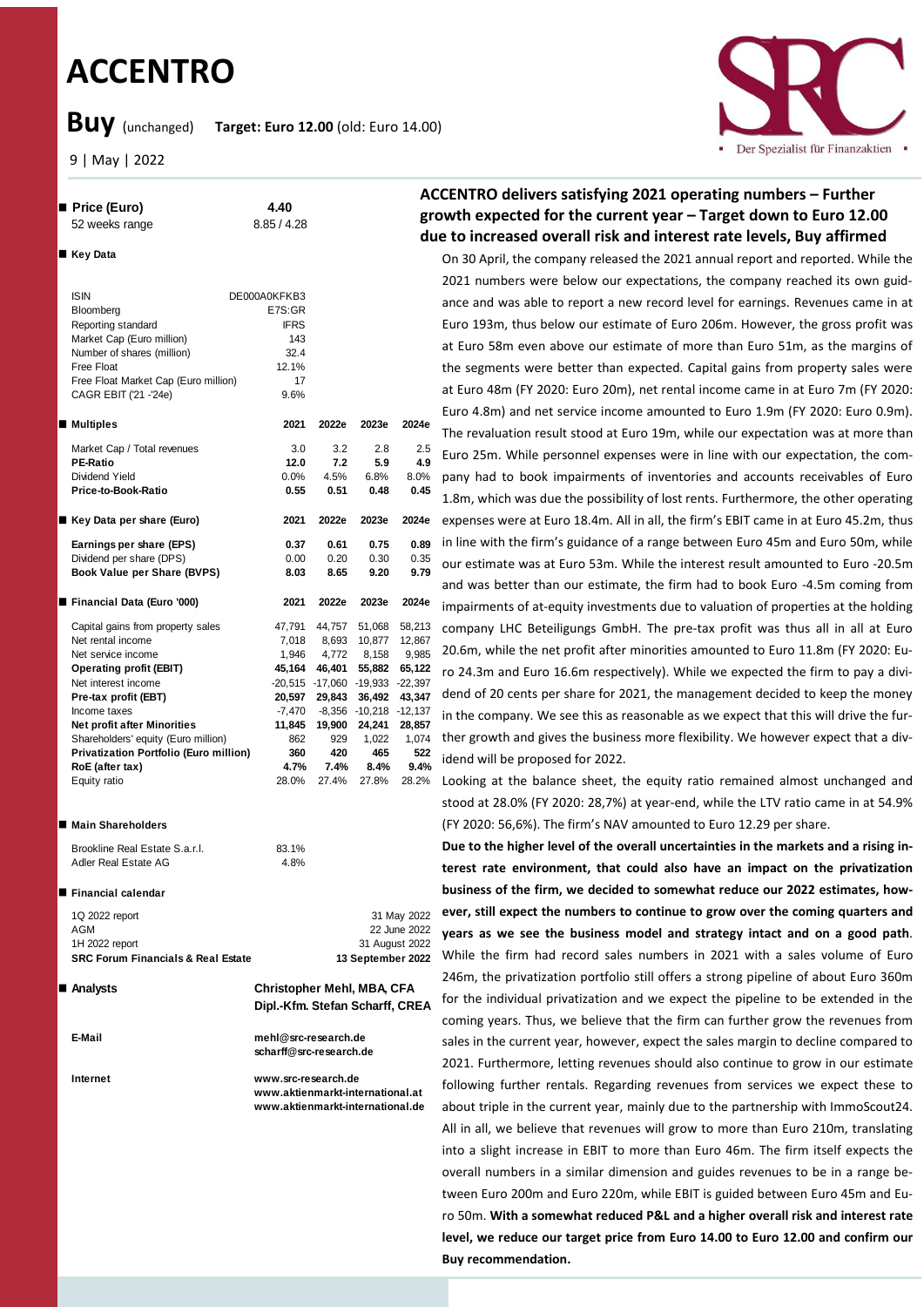





| <b>ACCENTRO Real Estate AG</b> |               |                                       |
|--------------------------------|---------------|---------------------------------------|
| Industry:                      | Real Estate   | <b>Management Board of ACCENTRO:</b>  |
| Sub-segment:                   | Residential   | Lars Schriewer                        |
| <b>Region:</b>                 | Germany       |                                       |
| Headquarter:                   | <b>Berlin</b> |                                       |
| <b>Foundation</b>              | 2006          |                                       |
| <b>Employees:</b>              | 101           | <b>Supervisory Board of ACCENTRO:</b> |
|                                |               | Axel Harloff                          |
| <b>IR Contact:</b>             |               | Carsten Wolff                         |
| <b>Thomas Eisenlohr</b>        |               | <b>Natig Ganiyev</b>                  |
| Eisenlohr@accentro.de          |               |                                       |

ACCENTRO Real Estate AG is a leading company for privatization of residential properties in economically strong regions in Germany, as well as for the marketing and sales for property investors and project developers. Furthermore, the company is currently building up an investment portfolio for the own book. The company's strongest focus is on the city of Berlin, but has recently expanded into growth markets such as the Leipzig area or Hamburg and North Rhine Westphalia.

Accentro GmbH was founded in 1999 and in 2011 became a subsidiary of Estavis AG, which was formed in 2006 and was renamed to ACCENTRO Real Estate AG in 2015. The firm has a focus on the German residential market since more than 15 years. Over the recent years ACCENTRO managed to build up a strong track record. Since 2009, more than 18,000 apartments with a volume of with a volume of more than Euro 1.8bn have been sold and the inventory portfolio has significantly been expanded from Euro 155m book value in 2015 to almost Euro 410m at FY 2020. At year-end 2020, about 5,200 units are on the firm's balanace sheet after the firm made some significant acquisitions in the second half of last year. Furthermore, the strong sales cooperations with investors and developers offer the company further potential for a rise in revenues in the coming years. With regards to the 2020 results, the company had to record some one-off effects, due to which the company slightly missed the 2020 guidance. The financial position of the company shows an equity ratio of 28.0% and a LTV of 54.9% at FY 2021.

For the current year 2022, the company guided another hike in revenues and EBIT, as revenues are expected to be in a range between Euro 200m and Euro 220m and EBIT is to grow to a range of Euro 45m to Euro 50m.

|                                   | <b>FY 2018</b> | <b>FY 2019</b> | <b>FY 2020</b> | <b>FY 2021</b> |
|-----------------------------------|----------------|----------------|----------------|----------------|
| <b>Apartments sold (units)</b>    | 440            | 463            | 420            | 761            |
| thereof Berlin                    | 68%            | 59%            | 65%            | 75%            |
| thereof Rest of Germany           | 32%            | 41%            | 35%            | 25%            |
| thereof Owner Occupiers           | 32%            | 41%            | 49%            | 40%            |
| thereof Buy-to-Let                | 68%            | 59%            | .51%           | 60%            |
| Transaction value (m $\epsilon$ ) | 79.2           | 109.8          | 118.7          | 246.5          |

*Source: Company Data, SRC Research*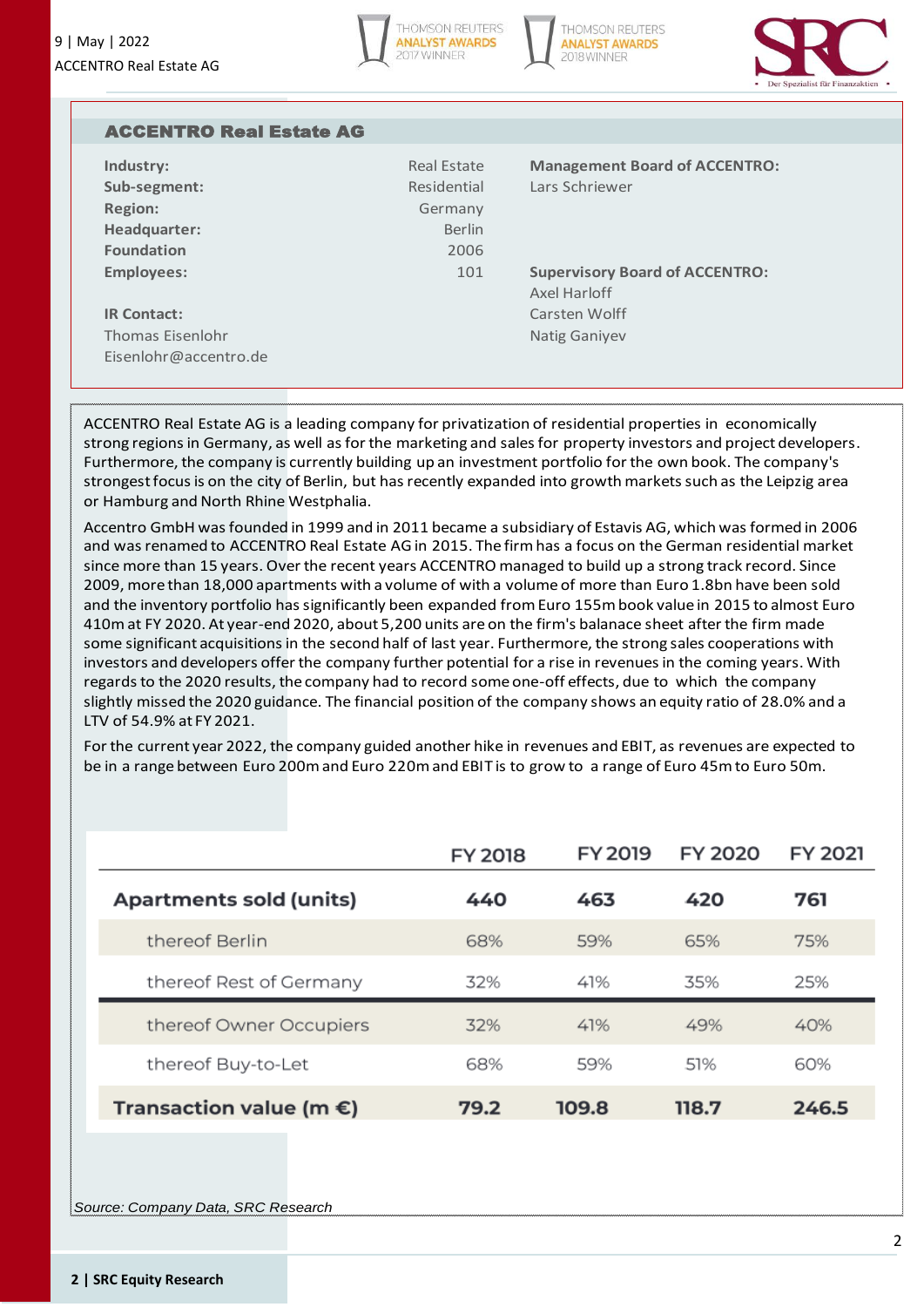# 9 | May | 2022 ACCENTRO Real Estate AG







| <b>ACCENTRO Real Estate AG</b>                                              |              |             |             |             |             |             | <b>CAGR</b> |
|-----------------------------------------------------------------------------|--------------|-------------|-------------|-------------|-------------|-------------|-------------|
| 31/12 IFRS ('000)                                                           | 2019         | 2020        | 2021        | 2022e       | 2023e       | 2024e       | '21 - '24e  |
| Revenues from sales of inventory properties                                 | 129,503      | 112,397     | 172,847     | 183,569     | 203,762     | 226,175     |             |
| Expenses from sales of inventory properties                                 | $-99,661$    | $-92,772$   | $-125,056$  | $-138,812$  | -152,693    | $-167,963$  |             |
| Capital gains from property sales                                           | 29,842       | 19,625      | 47,791      | 44,757      | 51,068      | 58,213      | 5.1%        |
| Letting revenues                                                            | 10,261       | 10,351      | 17,069      | 20,653      | 24,991      | 29,239      |             |
| Letting expenses                                                            | $-3,743$     | $-5,496$    | $-10,051$   | $-11,961$   | $-14,114$   | $-16,372$   |             |
| Net rental income                                                           | 6,518        | 4,855       | 7,018       | 8,693       | 10,877      | 12,867      | 16.4%       |
| Revenues from services                                                      | 3,510        | 2,434       | 2,830       | 8,213       | 9,856       | 11,827      |             |
| <b>Expenses from services</b>                                               | $-1,147$     | $-1,563$    | $-884$      | $-3,441$    | $-1,698$    | $-1,842$    |             |
| Net service income                                                          | 2,363        | 871         | 1,946       | 4,772       | 8,158       | 9,985       | 50.5%       |
| Other operating income                                                      | 1,207        | 1,699       | 1,269       | 2,587       | 3,189       | 3,577       |             |
| Gross profit or loss                                                        | 39,930       | 27,050      | 58,025      | 60,809      | 73,292      | 84,642      | 9.9%        |
| Net revaluation result                                                      | 11,399       | 28,367      | 18,988      | 12,587      | 9,334       | 6,583       |             |
| Total payroll and benefit costs                                             | $-5,835$     | $-9,048$    | $-10,257$   | $-12,344$   | $-12,473$   | $-13,057$   |             |
| Depreciation and amortisation                                               | $-731$       | $-863$      | $-1,434$    | $-1,588$    | $-1,624$    | $-1,774$    |             |
| Impairments of inventories and accounts receivable                          | $-123$       | $-124$      | $-1,799$    | $-167$      | $-200$      | $-237$      |             |
| Other operating expenses                                                    | $-6,079$     | $-10,717$   | $-18,359$   | $-12,896$   | $-12,447$   | $-11,035$   |             |
| Earnings before interest and taxes (EBIT)                                   | 38,561       | 34,665      | 45,164      | 46,401      | 55,882      | 65,122      | 9.6%        |
| Net income from associates                                                  | 1,244        | 102         | 388         | 455         | 511         | 567         |             |
| Other income from investments                                               | 36           | 36          | 60          | 47          | 32          | 55          |             |
| Equity Investments and equity interest accounted for using the equity metho | 0            | $\mathbf 0$ | $-4,500$    | $\mathbf 0$ | 0           | 0           |             |
| Interest income                                                             | 4,854        | 11,256      | 4,850       | 3,254       | 2,581       | 3,477       |             |
| Interest expenses                                                           | $-12,207$    | $-21,746$   | $-25,365$   | $-20,314$   | $-22,514$   | $-25,874$   |             |
| Net interest income                                                         | $-7,353$     | $-10,490$   | $-20,515$   | $-17,060$   | $-19,933$   | $-22,397$   |             |
| Profit/loss before taxes (EBT)                                              | 32,488       | 24,313      | 20,597      | 29,843      | 36,492      | 43,347      | 20.4%       |
| Income taxes                                                                | $-6,189$     | $-6,258$    | $-7,470$    | $-8,356$    | $-10,218$   | $-12,137$   |             |
| <b>Consolidated income</b>                                                  | 26,299       | 18,055      | 13,127      | 21,487      | 26,274      | 31,211      | 24.2%       |
| <b>Minorities</b>                                                           | 168          | $-1,488$    | $-1,282$    | $-1,587$    | $-2,033$    | $-2,354$    |             |
| Net profit/loss after minorities                                            | 26,467       | 16,567      | 11,845      | 19,900      | 24,241      | 28,857      | 24.9%       |
| Number of shares ('000)                                                     | 32,438       | 32,438      | 32,438      | 32,438      | 32,438      | 32,438      |             |
| Earnings per share (EPS)                                                    | 0.81         | 0.51        | 0.37        | 0.61        | 0.75        | 0.89        |             |
| Dividend per share (DPS)                                                    | 0.00         | 0.00        | 0.00        | 0.20        | 0.30        | 0.35        |             |
| <b>Shareholders' Equity</b>                                                 | 220,811      | 247,101     | 260,637     | 280,537     | 298,290     | 317,416     | 5.1%        |
| <b>Balance Sheet sum</b>                                                    | 580,757      | 861,987     | 929,466     | 1,022,413   | 1,073,533   | 1,127,210   |             |
| <b>Equity Ratio</b>                                                         | 38.0%        | 28.7%       | 28.0%       | 27.4%       | 27.8%       | 28.2%       |             |
| RoE (after tax)<br><b>Privatisation Portfolio (Euro million)</b>            | 12.6%<br>389 | 7.1%<br>418 | 4.7%<br>360 | 7.4%<br>420 | 8.4%<br>465 | 9.4%<br>522 | 19.1%       |
| Book Value per share (Euro)                                                 | 6.81         | 7.62        | 8.03        | 8.65        | 9.20        | 9.79        | 5.1%        |